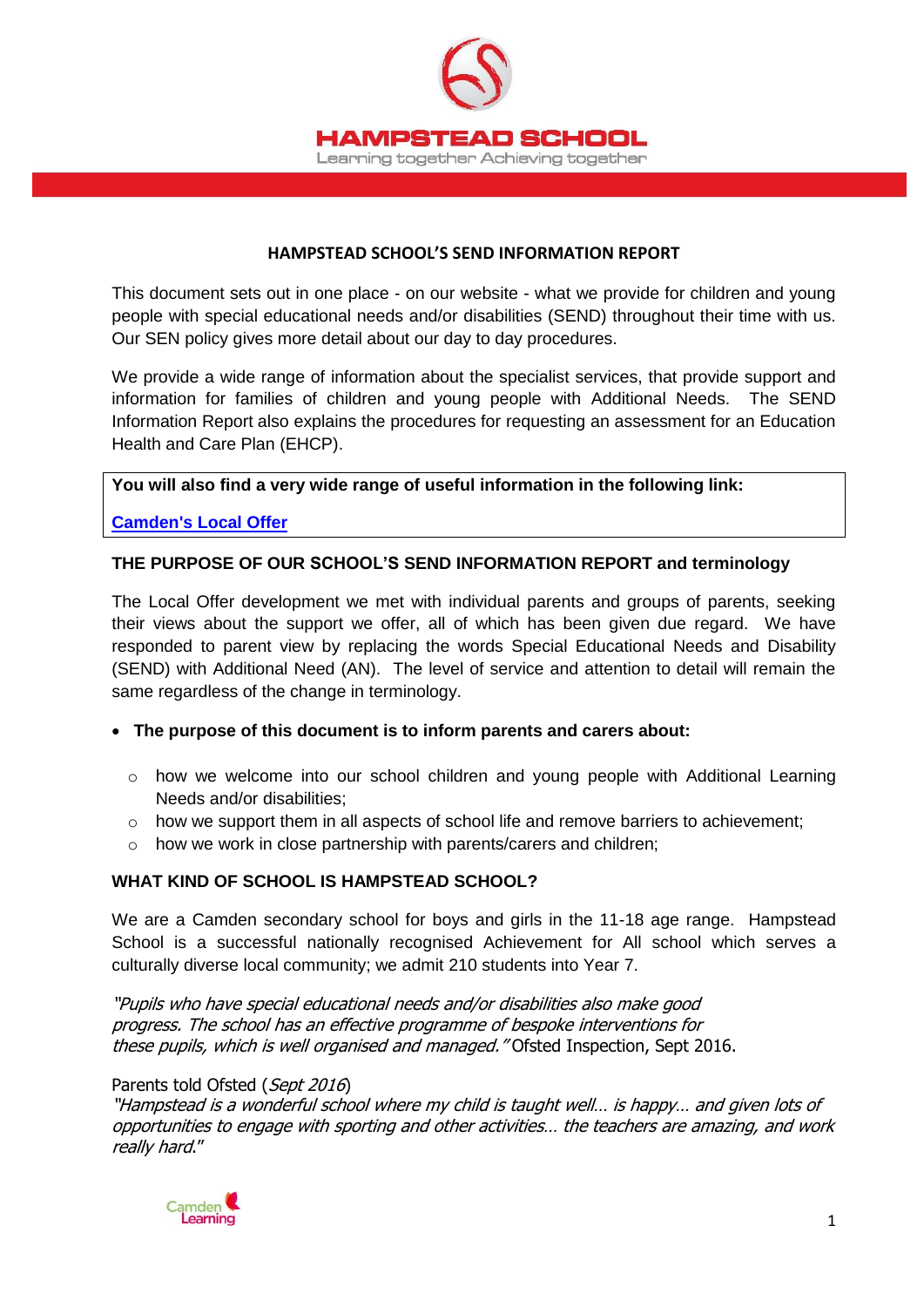#### **WHAT PARENTS/CARERS OF CHILDREN WITH LEARNING NEEDS TELL US**

In a recent parent/teacher meeting, parents of children with SEND told us that that, "the school supports us beautifully through the daunting transition stage from primary school " and " the parent conversations are a fantastic way of working together to ensure my son stays on track; I have no worries about his education". Overall feedback is that parents are confident in the way we interact with them and teach their child. The fact that many of our previous students choose to send their own children to Hampstead is testament to the confidence they have in us as educators.

## **WHAT OUR STUDENTS TELL US**

A recent Camden L.A Review of the school (9/14) included conversations with students, the students informed the reviewers that they were passionate about their school and felt safe. The review team wrote in the report – "*Year 7 students spoke positively about their early experience of Hampstead School and were waxing lyrical about the range of extra- curricular activities, the support and friendliness of staff and the strong focus on achieving well."*

#### **ADMISSIONS**

#### **OUR VISION and WHAT WE THINK IS IMPORTANT at HAMPSTEAD SCHOOL**

The Governors and Staff of Hampstead School are committed to the inclusion of pupils with additional learning needs and disabilities in the full life of the school with equal access to a broad and balanced curriculum.

- We welcome difference and diversity learning from and about diversity strengthens our community
- We help all of our pupils to realise their potential and to recognise the basic equality of all people so that they can become responsible citizens who make a positive contribution to society and become life-long learners.
- We value respect and celebrate the achievements of all students and young people.
- We are committed to working in partnership with parents to ensure they are well informed and centrally involved in the life of the school.
- We will always involve parents and their children in planning and reviewing progress; we know that parents are the first educators of their child - we need their knowledge to plan effectively.
- We know that the earlier we identify an Additional Need and provide support, the more successful our students will be.
- We will provide expert support and resources for students with Additional Needs (AN) to fulfil their potential.
- Our starting point is to guarantee a whole school approach to making provision for students with Additional Needs: we make sure that all staff have the knowledge and skills to support all students with Additional Needs in our school.
- We give due regard to issues arising around mental health and wellbeing. Training staff in restorative conversations and Attachment, so that they are better equipped to respond to the emotional needs of the student.

## **HOW WE LEARN WITH AND FROM OTHER SCHOOLS**

We are a learning community and believe that it is important to work with other schools to make sure that our knowledge, expertise and skills on Additional Needs issues are up to date. We

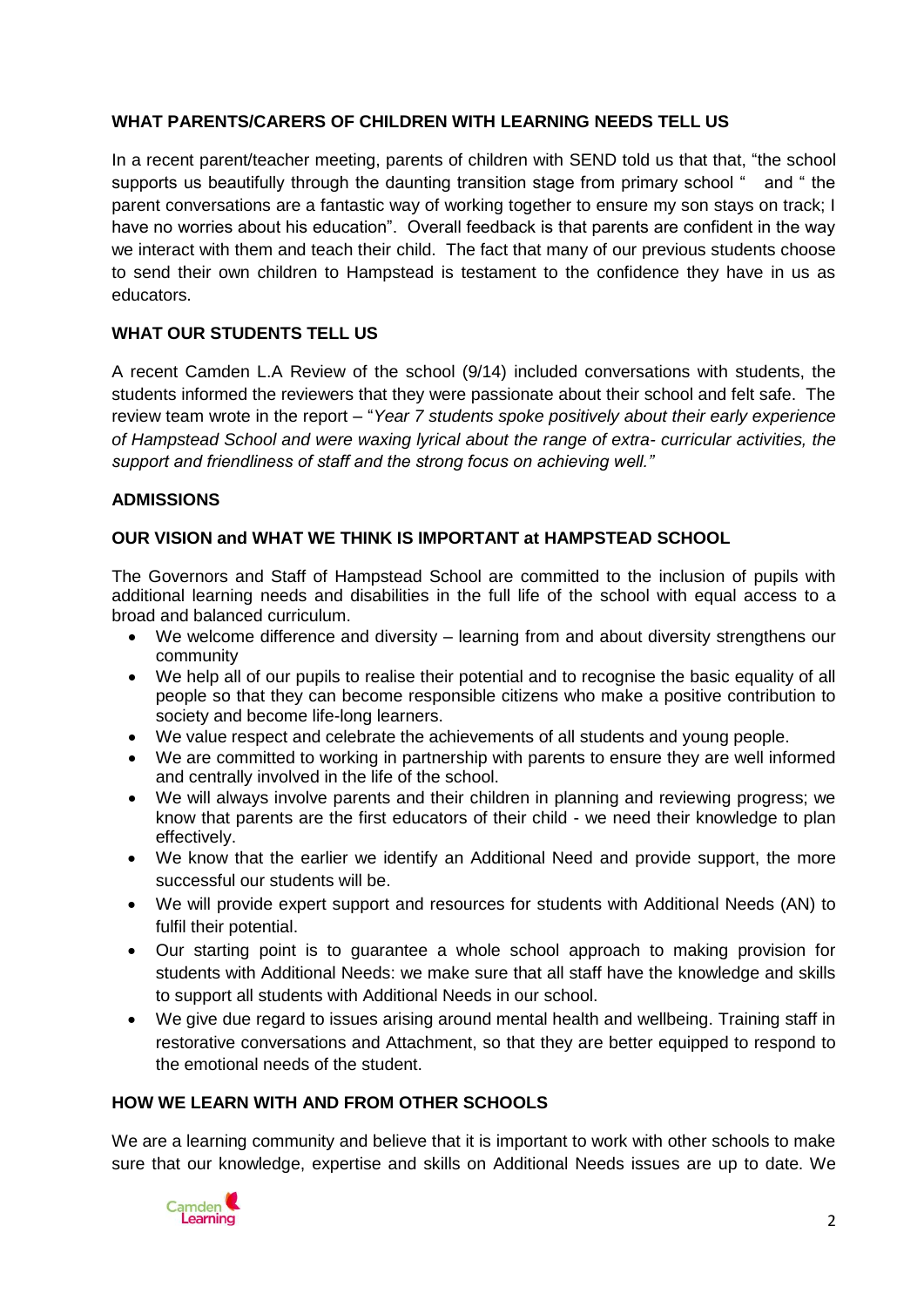also share our best practice with other schools – nationally and internationally. We undertake visits to local schools at the pre-transition and post transition stages to share good practice and develop community links.

Our SENDCO attends Camden's Local Authority SENDCO forum which keeps all schools up to date with national developments and local projects on inclusion, she actively engages with the Institute of Education professional development programme.

# **WHO TO CONTACT FOR MORE INFORMATION**

- SENDCO (Additional needs coordinator) who the first person to contact if you have any questions about our approach to SEND – is Mrs L O'Riordan
- Governor with SEND/Additional Needs responsibility is Mr P Stratton

## **HAMPSTEAD SCHOOL**

The Information Report informs parents/carers about the 12 important aspects of our Additional Needs provision:

| 1. Effective Leadership, Management<br>and<br>Governance         | 7. Ensuring access to the curriculum                                          |
|------------------------------------------------------------------|-------------------------------------------------------------------------------|
| 2. Developing the skill and expertise of staff                   | 8. Providing accessible classrooms + special<br>resources                     |
| 3. The contribution of specialist services                       | 9. Working in Partnership with parents and<br>carers                          |
| 4. Identification, assessment and planning<br>children with SEND | 10. Listening to Children and Young People                                    |
| 5. Reviewing children's progress                                 | 11 Managing transitions – joining and leaving<br>our school                   |
| 6. Inclusive teaching and effective support                      | 12 Providing support for safety, personal well-<br>being, attendance + health |

## **1. What school leaders and governors do to make sure that all students feel welcome, feel included and achieve their potential**

Our Deputy Head has overall responsibility for Additional Needs and inclusion – this means that Additional Needs issues are regularly discussed and kept under review at senior level.

Parents/Carers can view a summary of our Additional Needs provision map in the SEND Policy. This shows the way we provide extra support for different needs: for example, when students are making slow progress in reading, writing, communication and mathematics. In addition to cognition and learning and disabilities, we provide a full range of interventions to support students with mental health needs. Needs such as anxiety, low mood, poor resilience. More serious concerns will result in a referral to a specialist service.

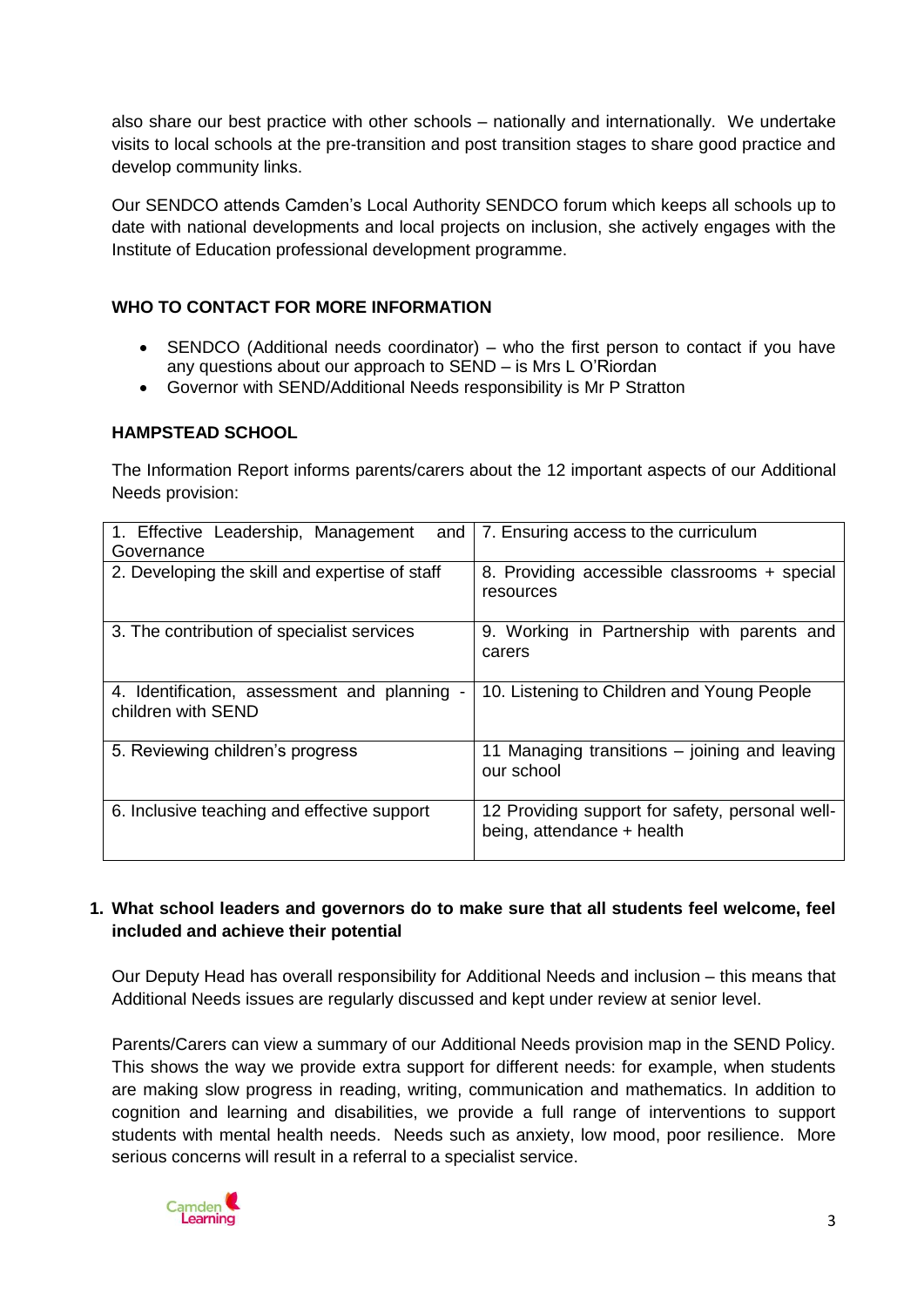The Achievement Support Faculty at Hampstead School includes

| <b>Title</b>               | Examples of their work                                                                        |
|----------------------------|-----------------------------------------------------------------------------------------------|
| <b>SENDCO</b>              | Leads and manage the Achievement Support Faculty, including                                   |
|                            | students with mobility and mental health and wellbeing issues                                 |
|                            | Provides training to all staff                                                                |
|                            | Coordinates provision; tracking meetings with Heads of Years                                  |
|                            | Liaises with parents and external agencies                                                    |
|                            | Key contact for specialist teams                                                              |
|                            | Effective record keeping                                                                      |
|                            | Track and monitor student progress (additional needs students)                                |
|                            | Teach literacy classes                                                                        |
|                            | Coordinate the delivery of Social, Emotional, Mental Health                                   |
|                            | sessions as outlined in the EHCP                                                              |
| Deputy SENDCO              | Manages and trains the Teaching Assistants                                                    |
|                            | Teaches literacy classes                                                                      |
|                            | Maintains accurate tracking records                                                           |
|                            | <b>Supports NQTs</b>                                                                          |
|                            | Delivers whole school CPD training                                                            |
|                            | Supports with all management and liaison tasks                                                |
| <b>Teaching Assistant</b>  | Support students with EHCPs in class                                                          |
|                            | General support to monitor Additional Needs students                                          |
|                            | Deliver small group reading support sessions                                                  |
| <b>Higher Level</b>        | Deliver one to one sessions for timed interventions                                           |
| <b>Teaching Assistant</b>  | Day to day management of TA support<br>Team teach                                             |
|                            | Support students with EHCPs in class                                                          |
|                            | Delivers small group reading support sessions                                                 |
| <b>Specialist SEN</b>      | Delivers small group and one to one reading and mathematics                                   |
| teachers                   | support                                                                                       |
|                            | Team teaching                                                                                 |
|                            | <b>Staff Training</b>                                                                         |
|                            | SpLD holder has a schedule of students to support                                             |
|                            | Maintain information on SIMS/PARS                                                             |
|                            | Maintain regular communication with parents                                                   |
|                            | Adhere to statutory guidance and EHCP requirements                                            |
|                            |                                                                                               |
| English as an              | Staff training on EAL issues                                                                  |
| <b>Additional Language</b> | Monitoring and support of student need                                                        |
| (EAL) support              | Teaching<br>literacy classes to<br>students<br>below<br>related<br>age                        |
| leaders                    | expectations                                                                                  |
|                            | Teach induction programmes to EAL students                                                    |
|                            | Liaison with parents and external agencies                                                    |
|                            | Coordinate the International Festival                                                         |
| <b>Learning Mentors</b>    | Support students with an identified need                                                      |
| and Student Support        | Specific group work to improve learning outcomes                                              |
| Centre Manager             | High focus on facilitating Inclusion                                                          |
|                            | Liaise with external agencies and colleges for moving on purposes                             |
|                            | Coordinate alternative provision                                                              |
|                            | Manage behaviour management profiles and support systems                                      |
|                            | Deliver wellbeing and mental health interventions, using pre and                              |
|                            | post measure resources.<br>Liaise with the CMAHS team to ensure support is in place in school |
|                            |                                                                                               |

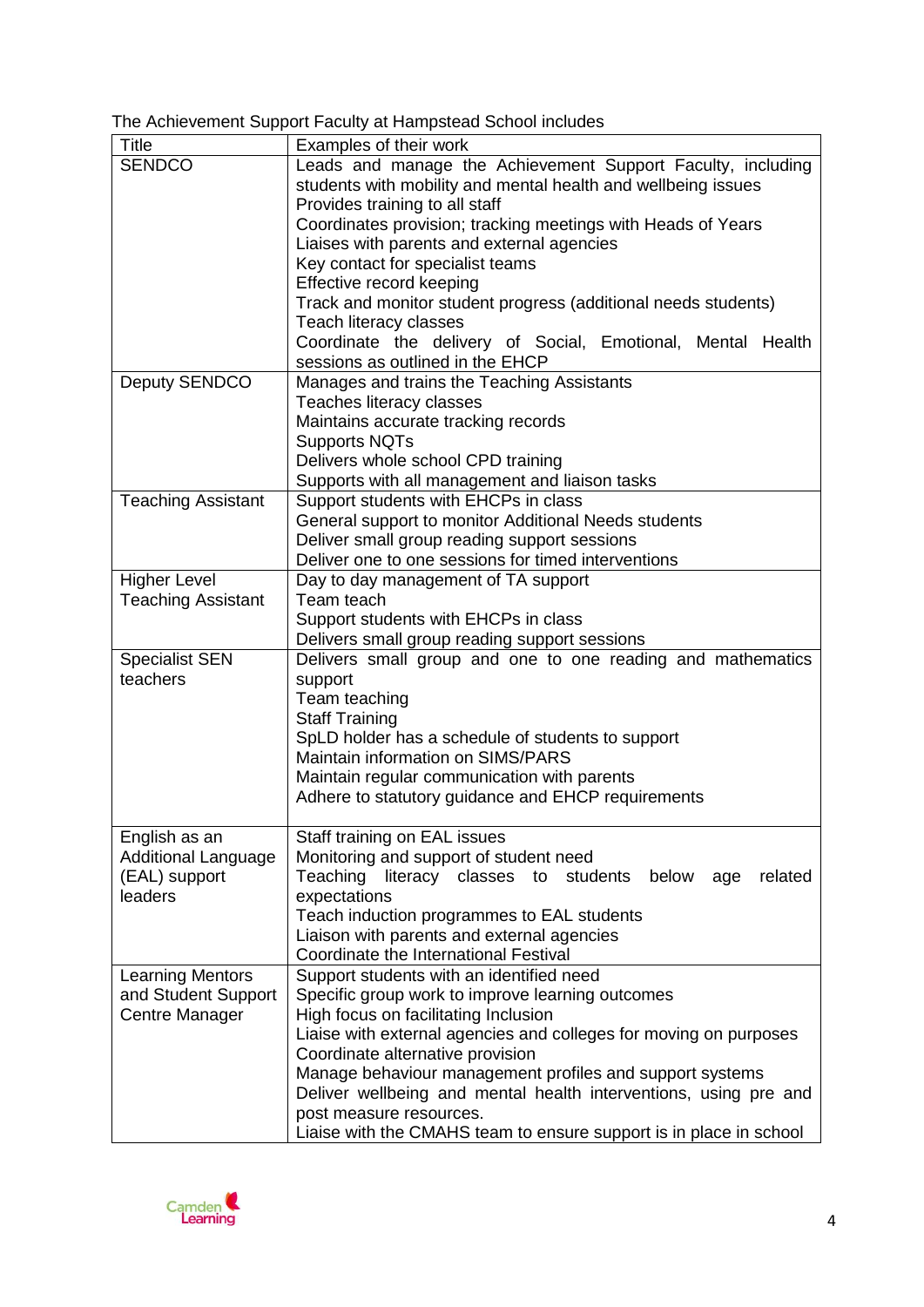## **FREQUENTLY ASKED QUESTIONS – What school leaders + governors do to make sure that all children feel welcome, feel included and achieve their potential?**

# **Q. Who are the key people involved in making decisions about students with Additional Learning Needs?**

**A.** The Deputy Head for inclusion and the SENDCO have a joint responsibility for policy and procedures. Our SENDCO manages the day to day provision and planning and works closely with Teaching Assistants and support teachers. Our team of well-trained Teaching Assistants and Support Teachers provides much of the support in the classroom. If your child has an Education Health Care Plan, they will have an allocated specialist for you to communicate with. Where a student has an identified mental health need, the student support centre, and our inhouse counsellors will also contribute to the care plan for your child. This plan will always be written in partnership with you, the carer/parent.

## **Q. Who is keeping an eye on my child's progress at Hampstead School?**

**A.** All members of staff who teach and support your child – including his/her Form Tutor - will be checking on his/her progress and will report regularly on this progress. If your child is in receipt of support that is different or additional to the norm then the SENDCo is also involved.

# **Q. If a child has a very high level of need, can the school apply for additional funding?**

A. Yes, we can. After careful monitoring of support and progress, we will engage with you in discussions about your concerns and ours. We will decide together the next course of action. This may lead to us pursuing an Educational, Health and Care plan (EHC plan)or, if living in Camden, an application for an Exceptional Needs Grant, which is time limited in order to deliver the applied for intervention.

Parents/carers can request an assessment for an Education Health Care Plan. You can find more details about this assessment on the Camden Local Offer website: [http://www.localoffer.camden.gov.uk](http://www.localoffer.camden.gov.uk/) The government has published a useful guide for parents on the new SEND Code of Practice: see page 22 onwards. <https://www.gov.uk/government/publications/send-guide-for-parents-and-carers>

There are four categories of need on an Education Health Care Plan:

- Communication and Interaction;
- Cognition and Learning;
- Social, Emotional and Mental Health Difficulties;
- Sensory and/or Physical Needs.

#### **2. How we develop the skills, knowledge and expertise of school staff**

We provide training for all of our Teaching Assistants who are working with students with particular Additional needs, for example, reading, number and communication.

We provide specialist training for Teachers and Teaching Assistants who support students with the most complex needs - for example general Learning Difficulty, Hearing Impairment, Speech and Language Difficulties.

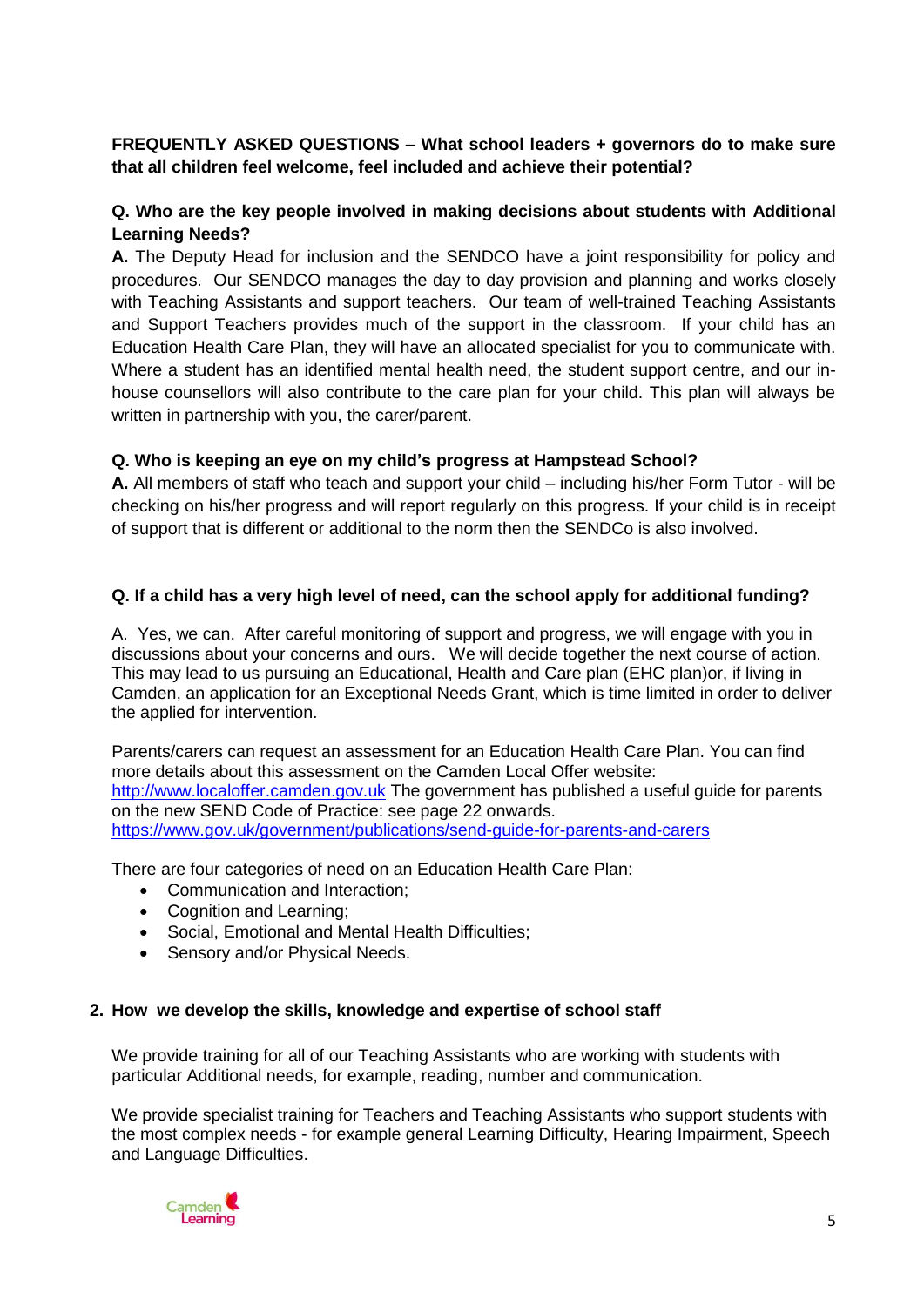We take part in National Awareness Days, and share a plethora of resources on mental health and wellbeing on our school Wellbeing Platform; in addition to this, we have a robust PSHCRE programme which addressed SEMH issues.

# **FREQUENTLY ASKED QUESTIONS** - **Skills, Knowledge and Expertise of school staff**

## **Q. How will all of my child's teachers know about her needs?**

**A.** The SENDCO provides teachers with an outline of the strengths and needs of all students with Additional Learning Needs. She also gives guidance and advice on the most successful strategies for supporting them. All additional reports from specialists, such as the Camden mental health and counselling team, or the occupational therapists, hearing impaired, or visual impairment team will also be shared with teachers (your permission will be sought).

# **Q. How do you make sure that staff new to the school are able to meet my child's needs?**

**A**. All staff new to the school have an induction programme which includes a meeting with the SENDCO. We provide detailed information about the range of pupils in her/his classes, personal support when necessary and detailed guidance on how to provide high quality teaching and support.

## **Q. Will there be someone in the school with experience and training on how to meet my child's needs as soon as he/she starts?**

**A.** We have a wide range of expertise in our Support team – we have staff who are trained to offer appropriate support in many areas of learning and special needs. They receive support and training from specialist services to make sure that our expertise is up to date. If a child is coming to our school with needs requiring new expertise, we make a plan to develop that expertise and provide relevant on-going training. Where the needs are of a medical or mobility need, we will consult with the external specialists and you, to ensure we are adhering to all statutory guidance. Where a child has a known mental health need, we will also engage with the services to ensure there is an open dialogue to facilitate inclusion; all in line with the guidance as laid out in the Mental Health and Behaviour in Schools (March 2016)

[https://assets.publishing.service.gov.uk/government/uploads/system/uploads/attachment\\_data/fi](https://assets.publishing.service.gov.uk/government/uploads/system/uploads/attachment_data/file/755135/Mental_health_and_behaviour_in_schools__.pdf) [le/755135/Mental\\_health\\_and\\_behaviour\\_in\\_schools\\_\\_.pdf](https://assets.publishing.service.gov.uk/government/uploads/system/uploads/attachment_data/file/755135/Mental_health_and_behaviour_in_schools__.pdf)

# **Q. Will my child with an Education Health and Care Plan have a support teacher – what does the support teacher do?**

**A.** Yes. We will allocate a support teacher at the start of the school year or when a support programme is put in place. The support teacher will coordinate provision and monitor the achievement and wellbeing of your child.

# **3. The contribution that specialist services and teams make to the progress and wellbeing of students with Additional Needs**

Teaching and support staff work closely with relevant members of specialist services which provide support for our school. The services which are working in our school this year are**:**

| <b>Specialist Service</b>        | <b>Frequency</b> | <b>Examples of what they do</b>     |
|----------------------------------|------------------|-------------------------------------|
| <b>Educational Psychologists</b> | 4 visits a term. | Observation of children.            |
|                                  | 2019/20, visits  | Advice to staff, parents + children |

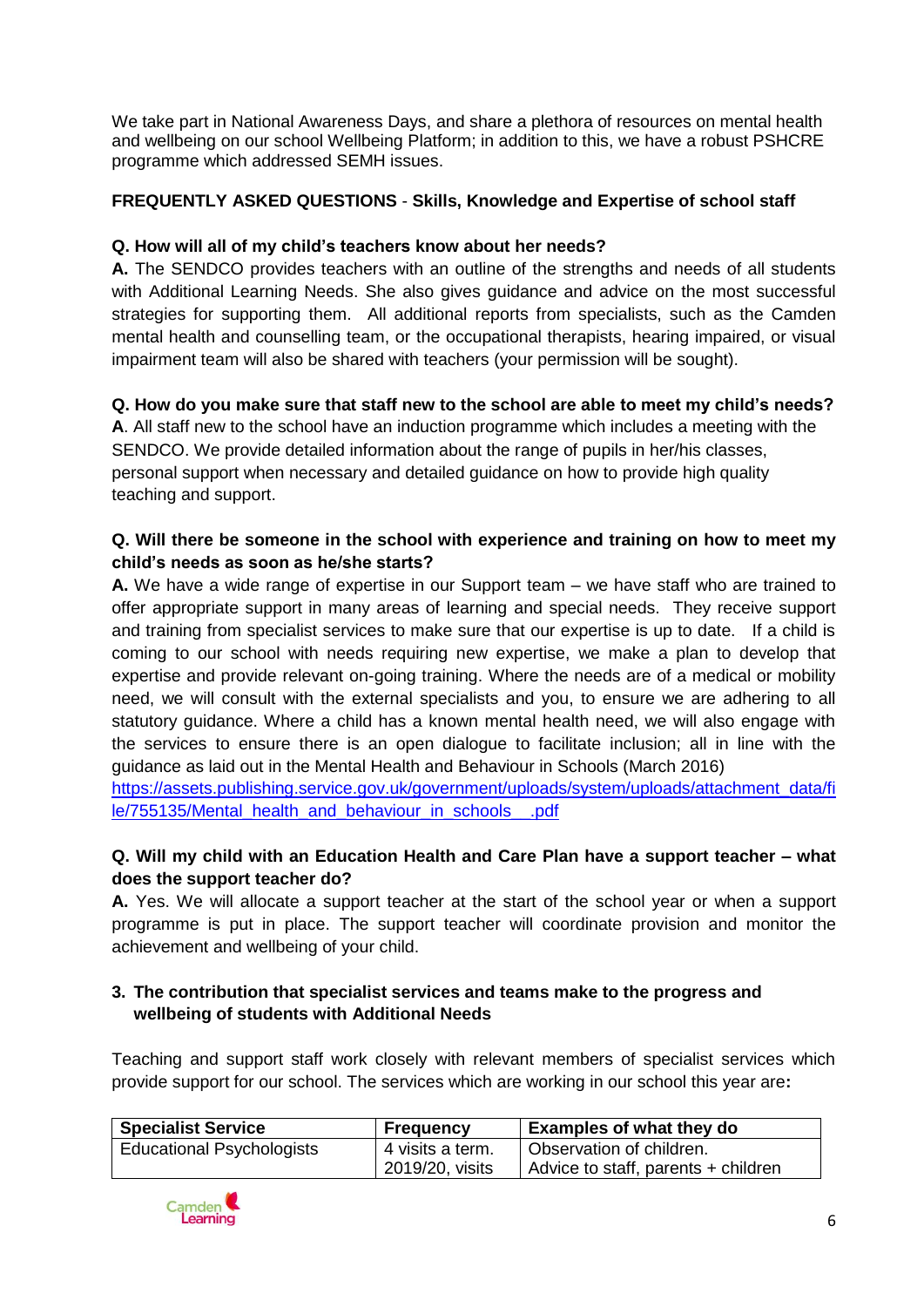| <b>Specialist Service</b>       | <b>Frequency</b>  | <b>Examples of what they do</b>           |
|---------------------------------|-------------------|-------------------------------------------|
|                                 | are one day a     | <b>Assessments</b>                        |
|                                 | week              | Staff training                            |
|                                 |                   | Work with parents                         |
| The Camden Hearing Impaired     | By referrals for  | Support and advice to parents,            |
| service*                        | specific children | children school staff on meeting the      |
| The Camden Visually Impaired    |                   | needs of HI and VI children               |
| service                         |                   | Staff training                            |
| <b>Occupational Therapists</b>  | As required       | Advise staff and work with specific       |
|                                 |                   | students.                                 |
|                                 |                   | Train TAs to deliver specific             |
|                                 |                   | exercises                                 |
|                                 |                   | 1-1 work with students                    |
| <b>Speech Therapy Service</b>   | As required       | Advise staff and work with specific       |
|                                 |                   | students.                                 |
|                                 |                   | Train TAs to deliver specific             |
|                                 |                   | exercises                                 |
|                                 |                   | 1-1 work with students                    |
|                                 |                   | small group transition work and           |
|                                 |                   | narrative group work                      |
| Camden Physical Disability (PD) | By referral       | Available to support transition of        |
| <b>Outreach Service</b>         |                   | pupils with mobility and medical          |
|                                 |                   | needs                                     |
|                                 |                   | Staff training                            |
|                                 |                   | Evaluation of accessibility               |
| <b>Camden Education Welfare</b> | By referral       | To support improved welfare and           |
| Service                         |                   | attendance                                |
|                                 |                   | Liaise with the borough attendance        |
|                                 |                   | teams                                     |
|                                 |                   | Liaise with parents to offer support      |
|                                 |                   | Where necessary, refer to Early Help      |
| The CAMHS Team                  | By referral       | support<br>Support emotional wellbeing of |
|                                 |                   | students in school                        |
|                                 |                   | Offer parent/carer guidance               |
|                                 |                   | 1-1 work with students                    |
|                                 |                   | Staff training                            |
| MOSAIC - supporting children    | By referral       | Some students require an                  |
| with complex needs              |                   | assessment of need that goes              |
|                                 |                   | beyond our expertise at school, in        |
|                                 |                   | which case a referral is made to the      |
|                                 |                   | specialist team, with parental            |
|                                 |                   | consent.                                  |
| <b>Social Services</b>          | By referral       | To support with immediate and long        |
|                                 |                   | term needs of the child/family.           |
|                                 |                   | The safeguarding officer will often       |
|                                 |                   | make this referral through Open Door      |
| Health visitor/school nurse     | By referral       | Liaise with specialist services,          |
|                                 |                   | coordinate specialist support, monitor    |
|                                 |                   | health and development                    |
|                                 |                   | Monitor the health of students,           |
|                                 |                   | including weight; make referrals to       |
|                                 |                   | eating disorder clinics if necessary      |
|                                 |                   | and contribute to the school TAC          |

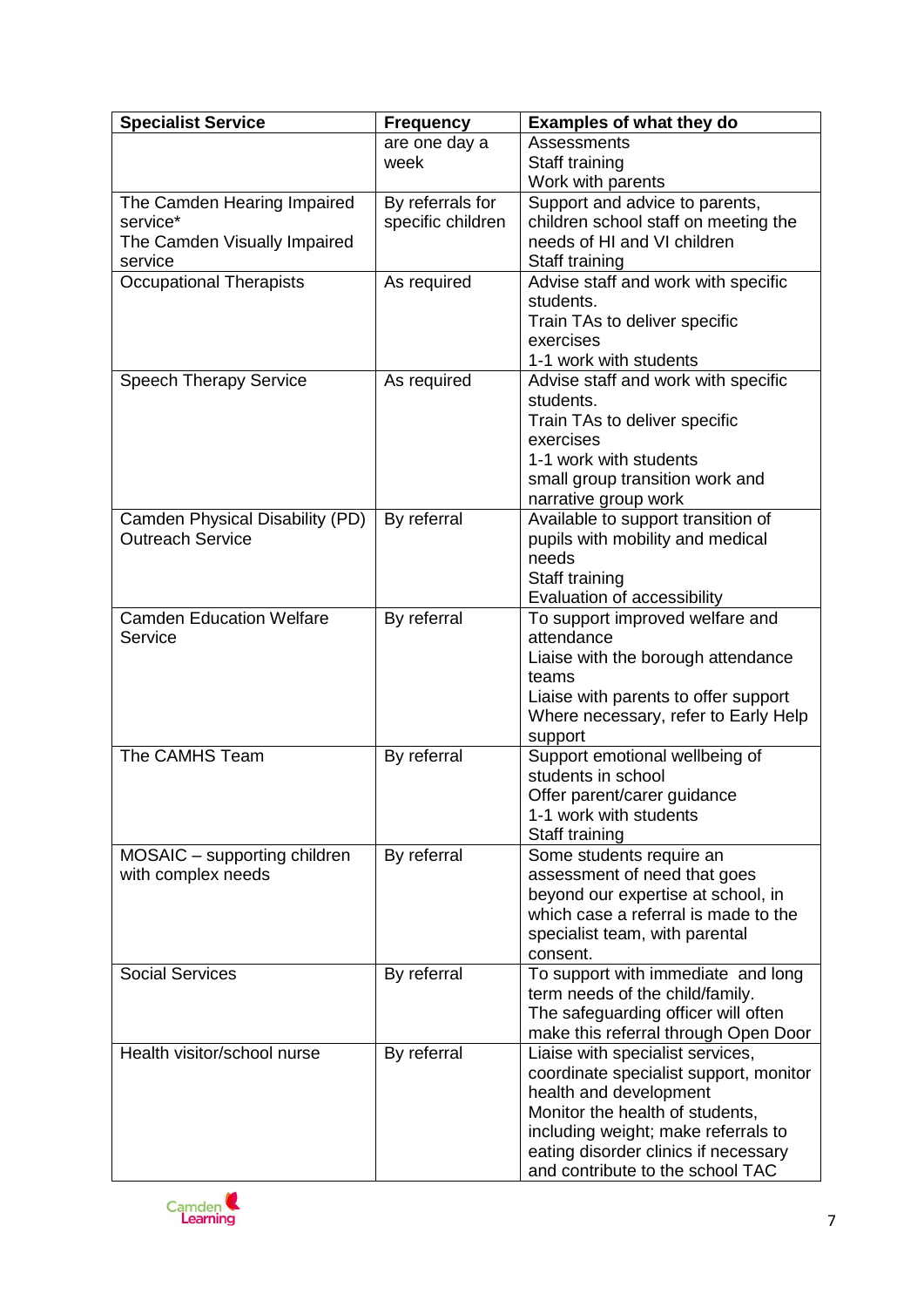| <b>Specialist Service</b> | <b>Frequency</b> | <b>Examples of what they do</b> |
|---------------------------|------------------|---------------------------------|
|                           |                  | meetings                        |

*The glossary at the end of this document explains what each of these teams does. These services share the responsibility for improving the well-being, inclusion and progress of each student they work with.* 

You can find more information about specialist services who work with Camden schools in the Local Authority website. *Here are some examples:*

- *Educational Psychology http://www.localoffer.camden.gov.uk.*
- *Camden Sensory Advisory Service http://www.localoffer.camden.gov.uk.*
- *Child and Adolescent Mental Health Service [Open Minded](https://tavistockandportman.nhs.uk/care-and-treatment/our-clinical-services/open-minded-camden-camhs/)*

## **FREQUENTLY ASKED QUESTIONS - The contribution that specialist services\* and teams make to the progress and well-being of students with SEND**

## **Q. Will I be able to meet the specialist who is working with my child?**

**A.** If your child is receiving support from a specialist team, you will be able to meet a member of the team to discuss your child's progress. You will be consulted and kept informed of the process and outcomes.

## **Q. How long does a referral take?**

**A.** This depends on the needs of the student and the different services. You can find more details about the specialist services working in Camden schools at [http://www.localoffer.camden.gov.uk.](http://www.localoffer.camden.gov.uk/)

There are some useful links on the school's SEND Policy for you to access, offering information and links to various services in Camden.

## **4. How we identify and assess students with Additional Needs and plan support**

We follow Camden's guidance for the identification – Guidance and Criteria for Additional Needs and Statutory Assessment. Our rigorous tracking mechanisms permit us to track progress on a regular basis through the Assess-Plan-Do-Review process, thereby keeping on top of any areas of need.

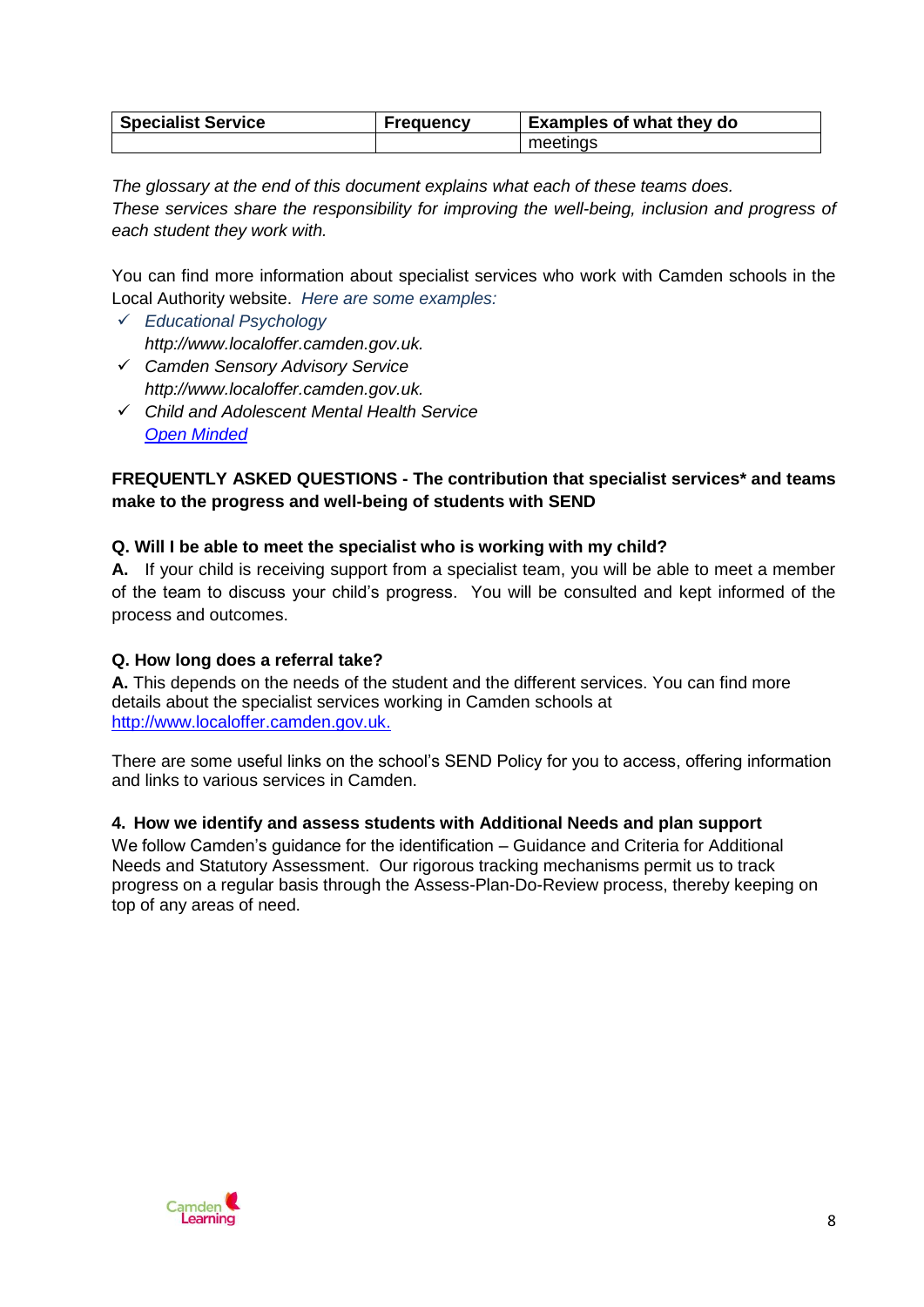# **FREQUENTLY ASKED QUESTIONS - How we identify and assess students with a Learning Need and plan support**

# **Q. Will my child have an individual plan?**

**A.** All students with an identified learning need will have a Personalised Learning Plan, outlining strategies for staff; these documents are written with the child and shared with you. If your child has an emotional and wellbeing need, they will have a plan, as well as support from the student support team.

## **Q. I am a Carer of a boy in Year 7 – he has been looked after (LAC) for three years. I think that he may have special educational needs. Who do I talk to about this?**

**A.** Arrange a meeting with our SENDCO. She will assess his needs and make provision which will help him to make progress. We will also make sure that we work closely with the school's designated teacher for LAC (Looked after child) and with services and link workers to make sure that we work in partnership. Hampstead School is a Trauma informed school, staff are trained in Attachment Theory, as well as Emotion Coaching, we understand the impact of emotion on conduct and performance and respond accordingly in our non-shouting, wellbeing school.

## **5. How we review students' progress**

It is very important for our school that ALL of our students enjoy success and achievement and make good progress in learning.

We have a rigorous marking policy in place at Hampstead School and Subject teachers assess the progress of all students regularly. Reporting happens three times a year and we provide a formal report at the end of the school year, complete with progress tracking data.

# **6. How we make sure that teaching and support help students with Additional Needs to learn and make good progress**

We know that high quality teaching and skilful support will make a big difference to the progress of students with an Additional Need.

We make sure that the guidance and advice of specialist services and experts, informs teaching and learning – for example, we provide training from the Sensory Service for all the teachers of a student with significant hearing loss or visual impairment. The Educational Psychologist offers guidance and advice on managing your child at home. The Tavistock mental health worker will work with you to help your child maintain their learning momentum, whilst addressing the mental health need.

The SENDCO and the Achievement Support Faculty work with Subject Leaders and teachers and support staff to promote inclusion and provide effective teaching and support for students with Additional Needs in a variety of ways. These include:

 carefully differentiated (taking account of different needs) planning which ensures that all students are able to make progress

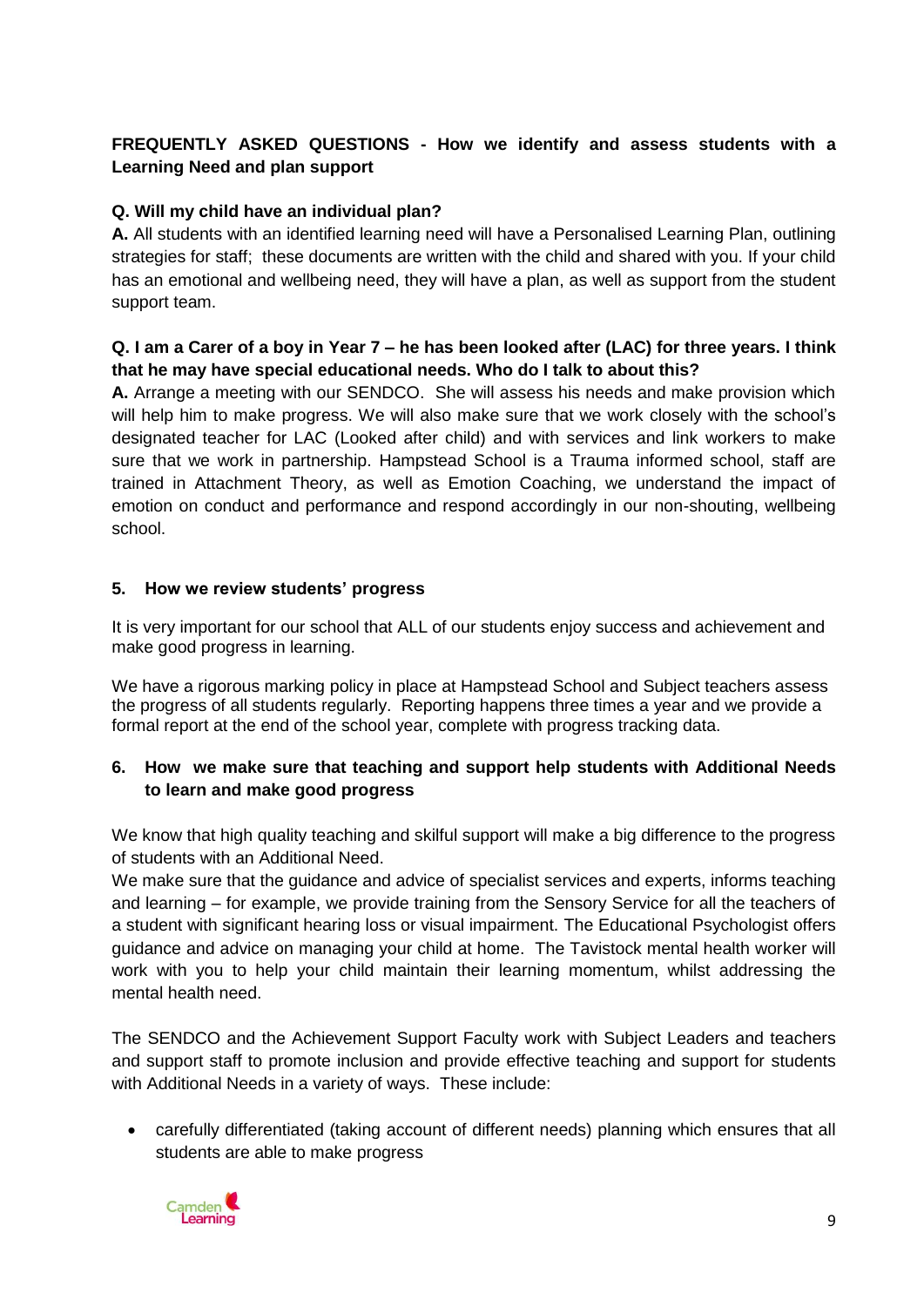- helping and supporting Subject Teachers to take full responsibility for all students' learning and progress
- using a wide variety of teaching approaches, for example, group and paired work; guiding learning through demonstration; providing lots of visual support materials
- providing a stimulating, rich and interactive classroom environment
- using regular, clear and rigorous assessments that help teachers to track pupils' progress and identify gaps in their understanding
- providing additional adult support from well-trained Teaching Assistants
- making available specialist equipment and digital technology to support access and participation in learning, for example, White Boards.
- Providing training on cognitive science and different learning styles
- Provide training on how to use data to inform teaching and learning

We help our students to develop their skills as "resilient" learners – and to persevere when they find learning difficult. As a growth mind-set school, we value effort, and encourage everyone to view mistakes as part of the path to becoming an expert.

## **FREQUENTLY ASKED QUESTIONS – How we make sure that teaching and support help students to learn and make good progress**

## **Q. How can I help my child with learning at home?**

**A.** We will make sure when we meet that you know your child's next steps in learning. We also provide training and guidance for parents on how to help their children at home with reading, writing and number problems.

Our school website contains further guidance for parents on how to help their children with home based learning – homework.

We also provide Triple P Parenting classes, to help you understand the changes your child is going through during adolescence, and how to help them manage their emotional changes, and how to lay down fair boundaries that teach self-regulation.

Our Achievement Support Faculty have produced some useful 'How to help your child' tips, which are available from the school's website and the school's foyer.

## **7. How we make sure that students with Additional Needs enjoy a broad and balanced curriculum**

We want our exciting curriculum to be one of the many reasons our students enjoy coming to school

We work hard to ensure that our students with Learning Needs achieve in lots of different ways as well as academic learning – for example, in drama, sport, music, dance, showing leadership and taking on responsibilities.

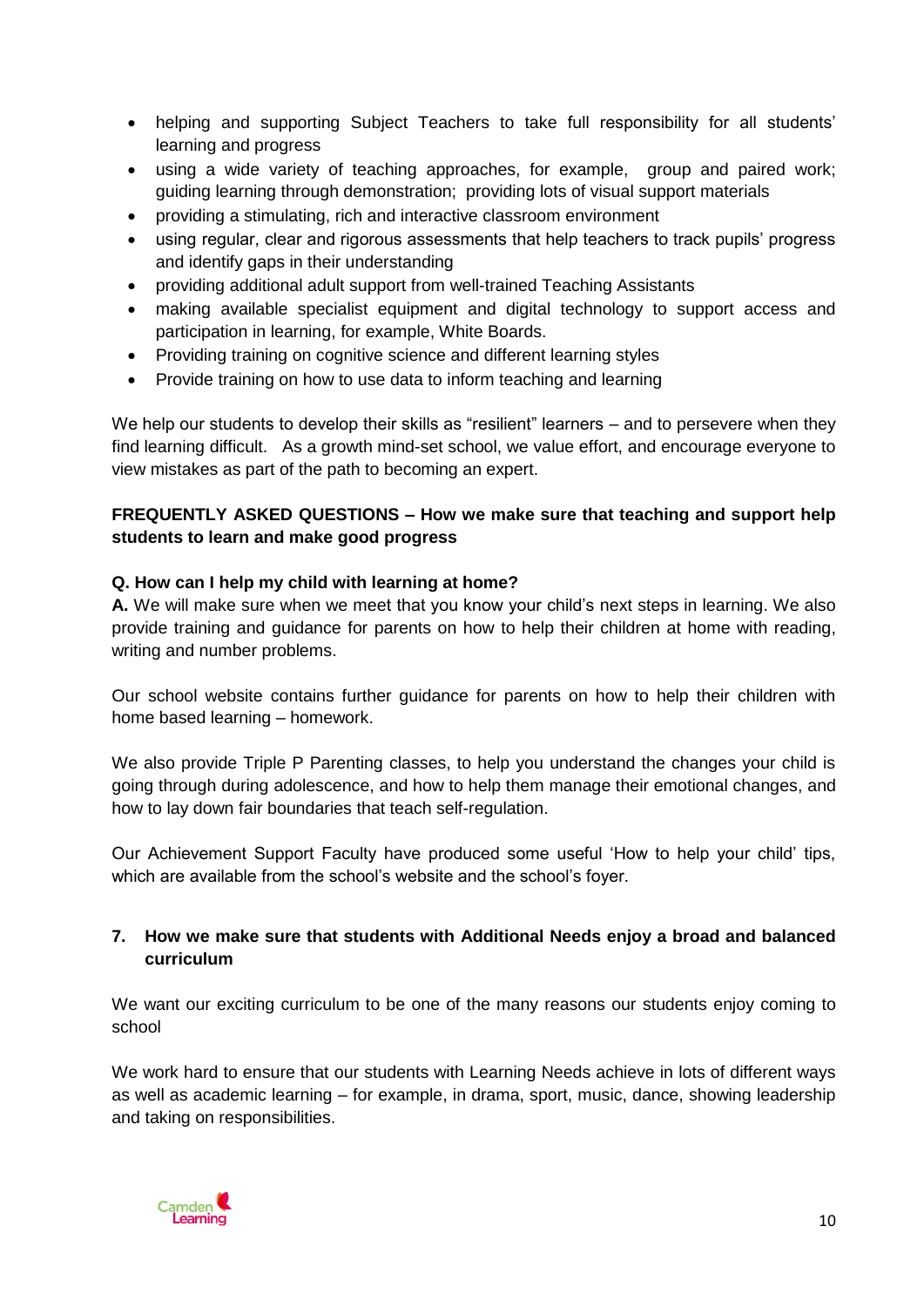Students with learning differences, including mobility and SEMH concerns are included in the student leadership council, thereby placed in a position to influence curriculum and policy development.

Our students have a voice, which is exercised at the Camden Forum, where student views are sought by Camden as part of policy development.

Our students also contribute to the development of assemblies and PSHCRE materials, offering their views and requests for specific interventions, such as more wellbeing and mental health coverage in PSHCRE, more assemblies on wellbeing topics, more literature in the ILC for them to access, as well as on the school platform.

All teachers take differentiation of task very seriously and will always know who their students are and what their needs are before commencing with the learning programme; all baseline assessments are used as part of planning and teaching, observations and our staff appraisal system.

We also arrange educational visits and make sure that all of our students can take part. We always conduct a Risk Assessment and make reasonable adjustments to plans and arrangements.

Teaching Assistants will support your child with their learning, reducing the daily stressors, offering tailored stimulating support to facilitate success and achievement.

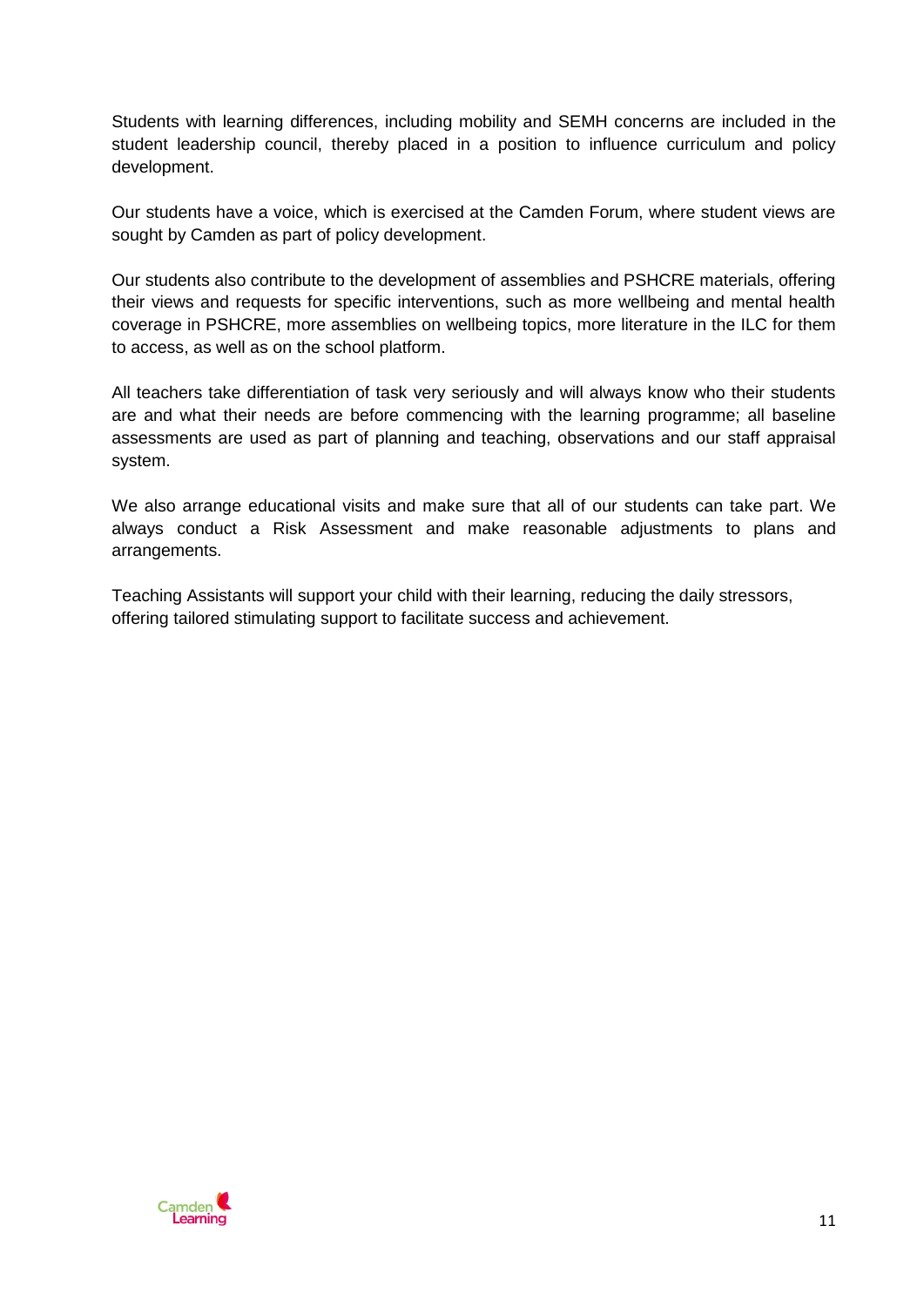# **FREQUENTLY ASKED QUESTIONS – How we make sure that students with SEND enjoy a broad and balanced curriculum**

# **Q. Will my child miss out on important lessons in the classroom if they are taken out for an intervention?**

**A.** We will always try to make sure that your child does not miss important parts of a lesson. However, there will be times when missing lessons is unavoidable if we are to close the learning gap, in order to secure better outcomes at KS4.

# **8. How we make sure that our school and classrooms are safe, accessible and stimulating**

We work hard to make sure that our school building and all classrooms are safe, stimulating and accessible. We promote and display wellbeing posters around the school.

We have an embedded Accessibility Plan – for example, we have removed barriers to movement around the school for our pupils with limited mobility; we have improved the clarity of signs around the school to help our children with visual impairment.

Specialist teams, for example Physiotherapists, Occupational Therapists and the Hearing and Visual Impairment Support Service provide guidance, advice and equipment for students with particular access or support needs.

- $\checkmark$  You can find out more about Occupational Therapy and physiotherapy via Camden's Local Offer link
- [http://www.localoffer.camden.gov.uk.](http://www.localoffer.camden.gov.uk/)

# **FREQUENTLY ASKED QUESTIONS – How we make sure that our school and classrooms are safe, accessible and stimulating**

## **Q. How accessible is the building for my child who uses a wheelchair?**

**A.** We are accessible for wheelchair users. Classes are placed in accessible areas of the school.

## **Q. My child has a visual impairment- will the school be able to meet her needs?**

**A.** We have improved the "visual environment" - for example, the clarity of signs around the school to help our students with moderate visual impairment. We also work closely with the Camden Sensory Support Service to make sure that we provide the right kind of specialist resources needed to access the curriculum. We also provide training for support staff.

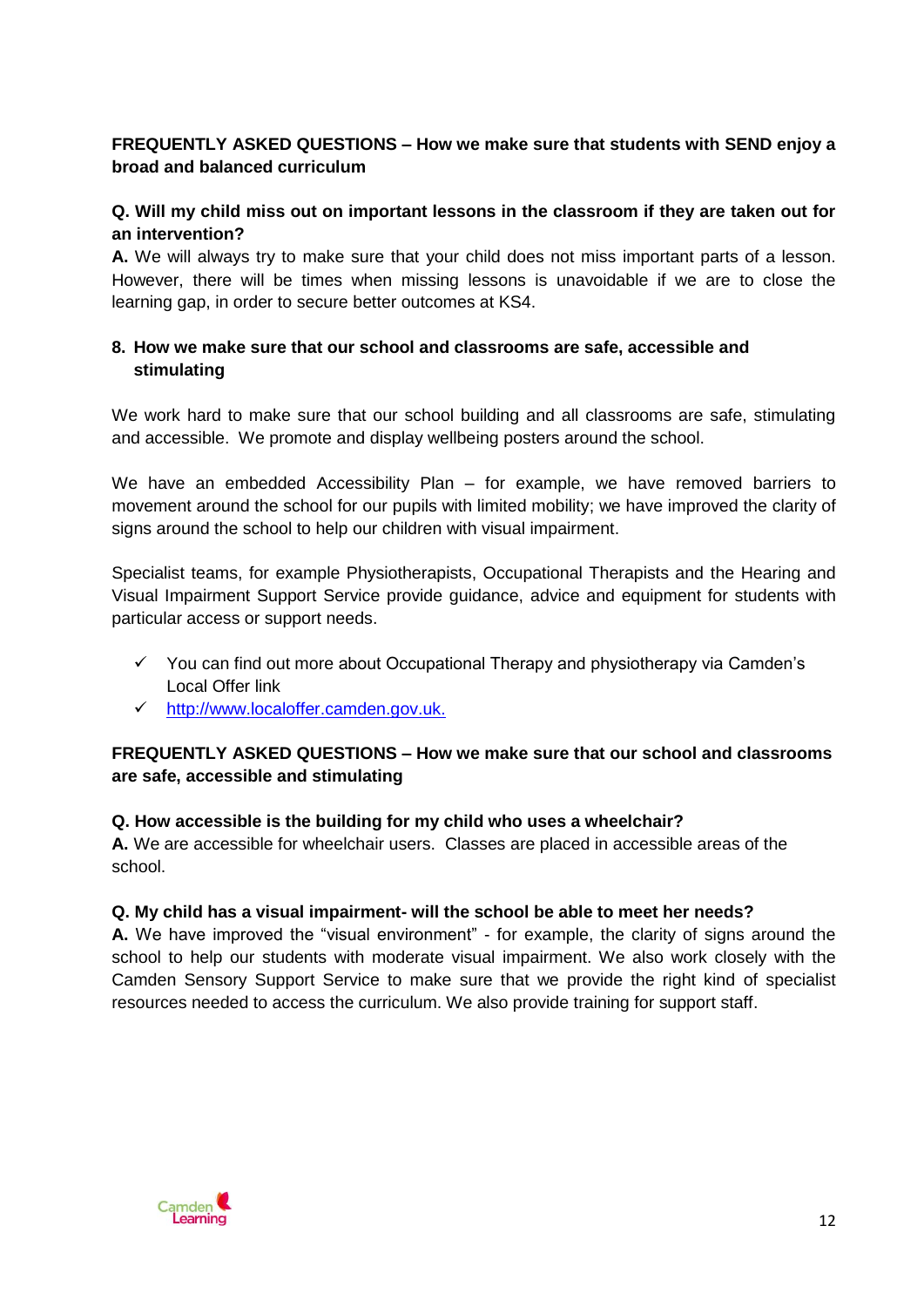## **9. How we work in partnership with parents and carers**

We know that the active involvement of parents/carers in supporting the education of their child is one of the most important factors in ensuring success and achievement.

We know that parents are the first educators of their child and that we need their knowledge to plan effectively.

From our involvement in the Achievement for All, we have developed a style of working with parents/carers - for example, through a regular "listening conversation" - which places parents/carer at the heart of decision-making about their child.

# **FREQUENTLY ASKED QUESTIONS – How we work in partnership with parents and carers**

#### **Q. What can I reasonably expect from the school?**

**A**. We will involve you when we are assessing your child's needs; when we are planning support and when we are reviewing progress. We make sure we tell you what is happening in terms of support for your child and how well he/she is progressing. We keep records of our work with students with Additional Needs which you can look at and contribute to.

## **Q. Where can I find information about how the school works in partnership with parents and carers of children with Additional Needs?**

**A.** You will find information and support in several places, for example:

- our SEN policy on the school's website
- via discussions with the SENDCo or any member in the Achievement Support Faculty

You will also find lots of information about how different services in Camden provide help and support to students with Additional Needs and their parents - on Camden Local Authority web site

## **Q. Is there a special service in Camden that supports and advises parents about issues such as statutory assessment and provision?**

**A**. Yes. It's called the **Special Educational Needs and Disability Information, Advice and Support Service (SENDIASS).** It is funded by Camden Local Authority but is totally independent in terms of giving advice. You will find information on the website.

The person in charge of the service is Victor Baldock Email = [Victor.Baldock@camden.gov.uk](mailto:Victor.Baldock@camden.gov.uk) Tel No. 020 7974 6264

You can also contact the new Camden Service – Independent Supporters - who work directly with young people and the parents of children being assessed for an EHC plan.

 $\checkmark$  Camden LA also uses a SEND mediation service – details below. <http://www.kids.org.uk/Event/sen-mediation-service>

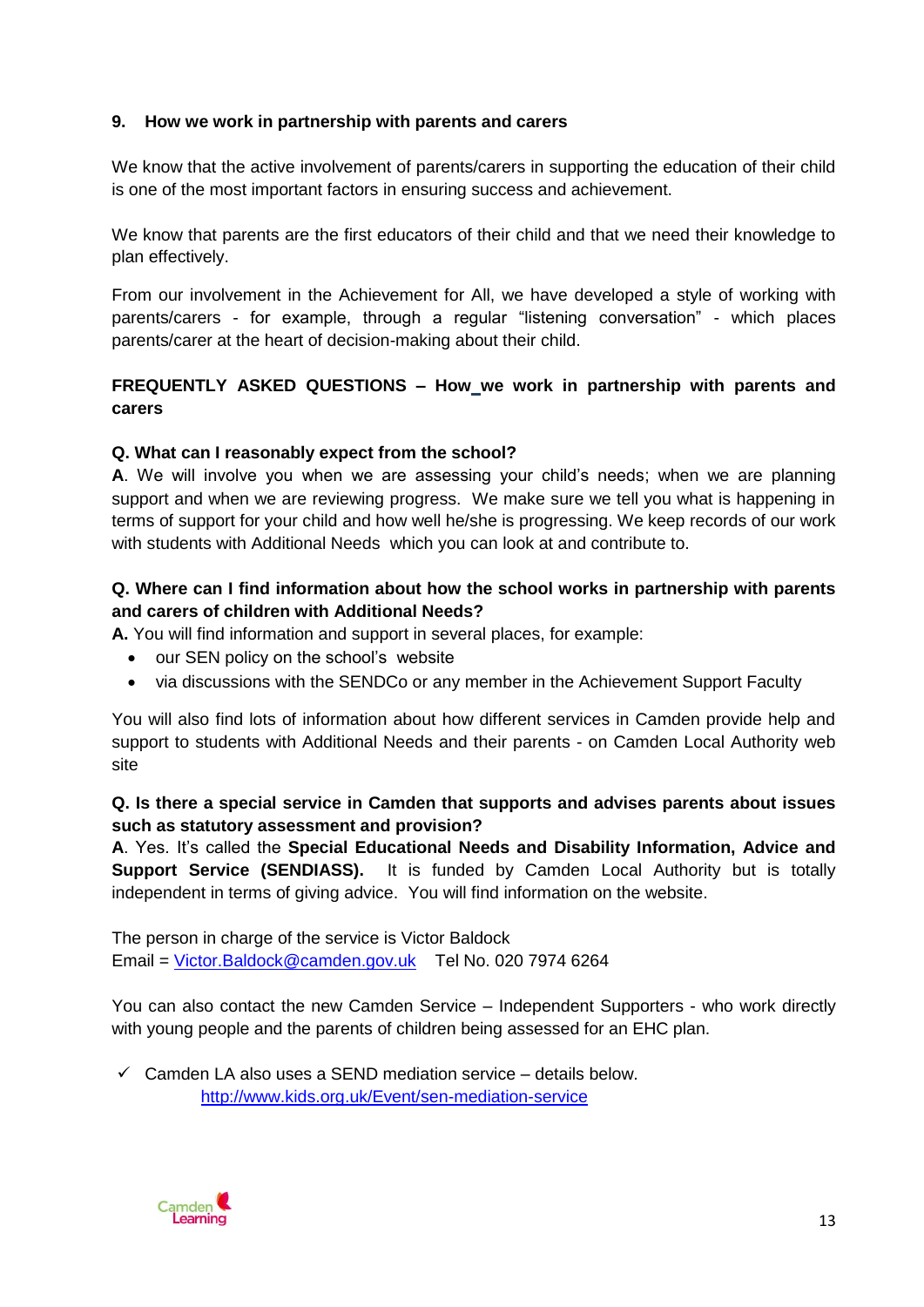## **Q. My child has an Education Health and Care plan – who do I contact if I have a concern about his/her progress?**

**A.** As soon as your child starts school, the SENDCO will give you a list of the key staff who work with your child, including their support teacher and form tutor.

## **Q. What if I am unhappy about my child's provision or progress?**

**A**. We always work hard to make sure that our parents are happy with what we provide for their child. However, we will address worries, concerns and complaints as soon as possible through face to face meetings where we will listen carefully to your concerns.

## **10. How we listen and respond to students and young people with Additional Needs**

We make sure that we listen to students in our school and respond to what they say in a number of ways, including:

- clear policies and systems to support students in expressing any worries or concerns that they have: giving students the right to choose a preferred adult to talk to
- talking to students and/or groups of students after lesson observations to understand their experience of the lesson
- inviting students to make personal contributions to their Annual and Transition Review meetings, for example, though a power point presentation.
- Completing an annual pupil questionnaire on pupil voice
- encouraging students to respond to feedback given through developmental marking\* (making clear the next steps in learning)
- agreeing individual targets
- making sure that our school Council is inclusive and represents the whole of our community
- ensuring that our safeguarding procedures are strong and that all staff are well trained
- all students know who the safeguarding lead is in our school Ms Daulphin.

Students aged 16 and above with an Education Health and Care plan can ask for support and guidance from Camden SENDIASS and/or the Independent Supports (see section 9)

## **FREQUENTLY ASKED QUESTIONS – How we listen and respond to students and young people with Learning Needs**

## **Q. What should I do if my child says that they do not want to come to school?**

**A.** Talk to your child about any worries or concerns they may have (you can also attend our Positive Parenting workshops to support with this). If you deem it necessary, you can also engage the support of the school counselling service.

The first point of contact is the Form Tutor, who can address any concerns your child has shared or use their relationship with your child to encourage them in to the class. The Form Tutor will seek appropriate support if the issues are wider.

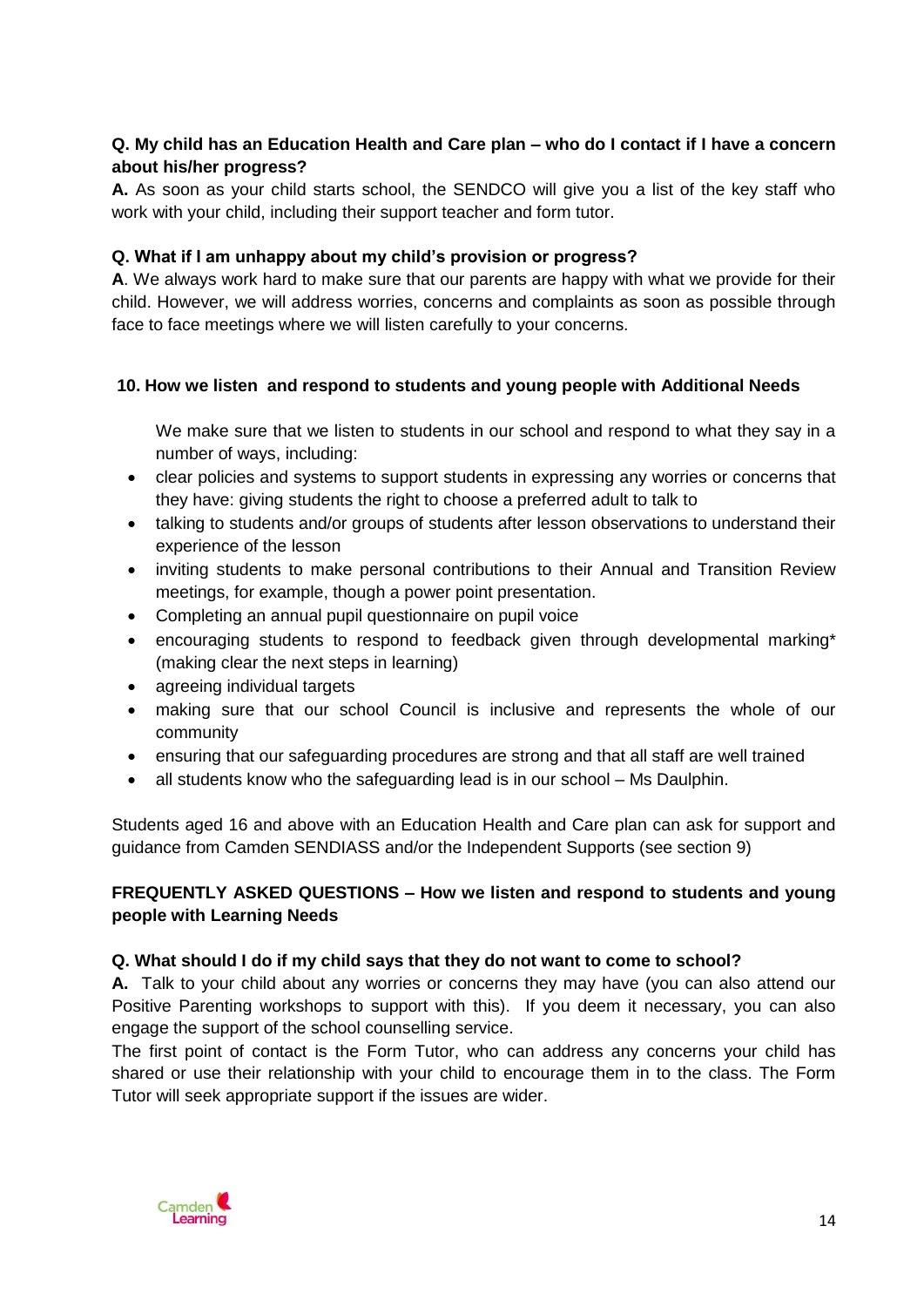# **11. How we support students with Learning Needs joining our school and leaving our school – and making transitions**

| Which            | The key focus                              | Who involved   | What we do                      |
|------------------|--------------------------------------------|----------------|---------------------------------|
| Transition       |                                            |                |                                 |
| Primary to       | Identification<br>and                      | <b>SENDCO</b>  | Provide Induction days          |
| Secondary        | planning support                           | Head of Year   | <b>Hold Transition meetings</b> |
|                  |                                            |                | with parents and external       |
|                  |                                            |                | agencies.                       |
|                  |                                            |                | Make Visits to Primary          |
|                  |                                            |                | schools                         |
|                  |                                            |                | Attend Year 5 + 6 Annual        |
|                  |                                            |                | Reviews.                        |
|                  |                                            |                | Assess student need and         |
|                  |                                            |                | implement provisions            |
| Mid-term         | Support for coming to a                    | <b>SENDCO</b>  | Meet pupil and parents          |
| admissions       | school<br>new<br>$\qquad \qquad -$<br>e.g. | Learning       | Assess needs                    |
|                  | friendships<br>learning,                   | Mentor         | Discuss the time table          |
|                  | and well-being                             |                | Tour the school                 |
|                  |                                            |                | <b>Give Learning Mentor</b>     |
|                  |                                            |                | support for first term          |
| Key Stage 3 to 4 | for<br>Option<br>Support                   | <b>SENDCO</b>  | Give Support and guidance       |
| $\ddot{}$        | choices                                    | Head Year<br>9 | for option choices              |
|                  |                                            | and 10         | Start Transition planning for   |
|                  |                                            | Subject leads  | pupils with EHCPs               |
| Key Stage 4 to   | Transition to 6 <sup>th</sup> Form,        | <b>SENDCO</b>  | We seek + record the views,     |

The following grid sets out our main Transition procedures

FE or HE or training Preparation for adult life

Employment Independent living Participation in society

The Camden Local Offer - [http://www.localoffer.camden.gov.uk.](http://www.localoffer.camden.gov.uk/) – Section 'Preparing for Adult life '– contains a wide range of useful information, for example on:

Heads of Year

wishes and feelings of the

Write Transition plan for

Review Training options + Apprenticeships etc.

EHCPs students

Review support and guidance for best choices Involve Connexions and

student

**Careers** 

Head  $6<sup>th</sup>$  Form

F. Education

learning support

**Careers** advisors

 $\checkmark$  Traineeships

post 16/17

 $\checkmark$  Supported living

## **Q. What support will there be for my son – he has an EHCP and learning difficulties – when he moves on to Further Education? Who is going to help him**?

**A.** We start planning for adult life before the end of Year 9. We provide Careers advice and guidance on what help and support he can expect if he moves on to a college. Colleges **must**  (it is a legal duty) inform parents and students what support and help they will provide. Your

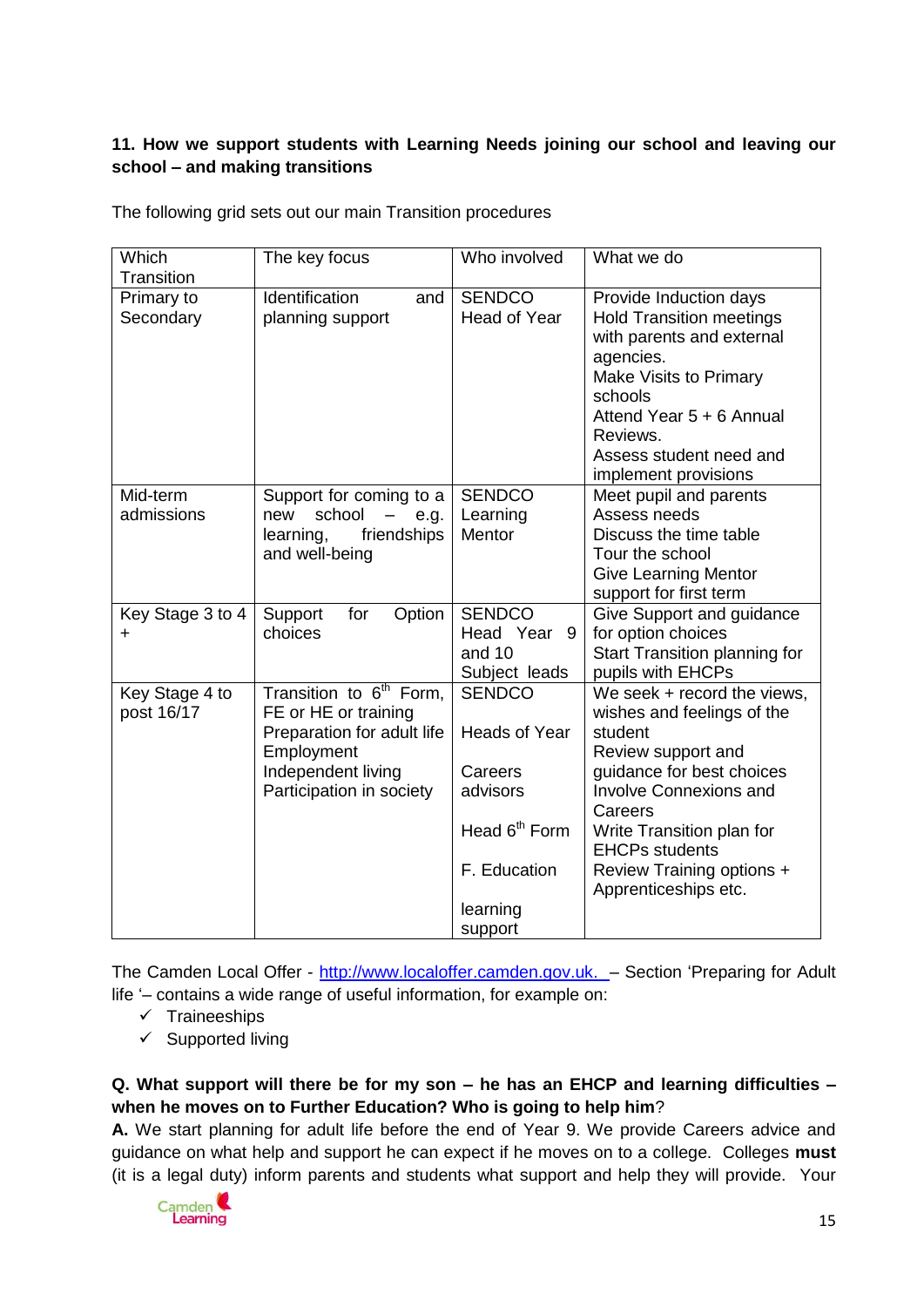son can also get help and guidance and face to face support from Camden services such as the SENDIASS and Independent Support advisers. Colleges receive direct funding to support students with additional learning needs.

#### **Q. Do Further Education Colleges also have their Local Offer?**

**A**. Yes. You will need to refer to the college your child is transferring to. If you require assistance with this, please ask us and we will be happy to support.

We will support you with contacting the SENDCO at the chosen college to facilitate a smooth transition.

You are advised to keep copies of all EHCP paperwork, so that you can share this information with the college of choice. It is also advised that you keep copies of the Access Arrangements awarded at KS4 or KS5; ask the SENDCO for Form 8.

#### **12. How we support students' health and general wellbeing – including their safety, attendance and positive behaviour**

"Pupils themselves feel safe and well looked after, and parents agree with this. The school has good evidence that it meets closely the needs of pupils who may become vulnerable in some way." Ofsted Inspection, Sept 2016.

The school takes the personal development and wellbeing of students very seriously.

We know that students are unlikely to flourish unless they are developing positive relationships, feel safe and are adopting healthy life styles. We address many of these issues in our PSHCRE curriculum. We encourage students to develop confidence and resilience through day to day teaching. We promote pro-social behaviour as part of our philosophy of learning – for example, through group and paired work, assemblies, and tutor period.

We have a zero tolerance of bullying.

We talk about all aspects of bullying in assemblies and lessons: we have very little bullying in our school but when it does occur we work with the students involved to make sure that it does not happen again.

We provide expert help for any child who is experiencing any difficulties with behaviour or relationships from well-trained staff: for example the school's *Learning* Mentor, the Pastoral Head of Year or a member of the Achievement Support Team.

When a student returns to school after a fixed-term exclusion, we meet the parents and pupil together and agree a support plan to help her or him settle back into school and make good progress in learning.

We make sure that our school council is representative of the population of the school -we encourage and support students with SEND to take on whole school responsibilities, for example:

meeting and greeting special guests to the school

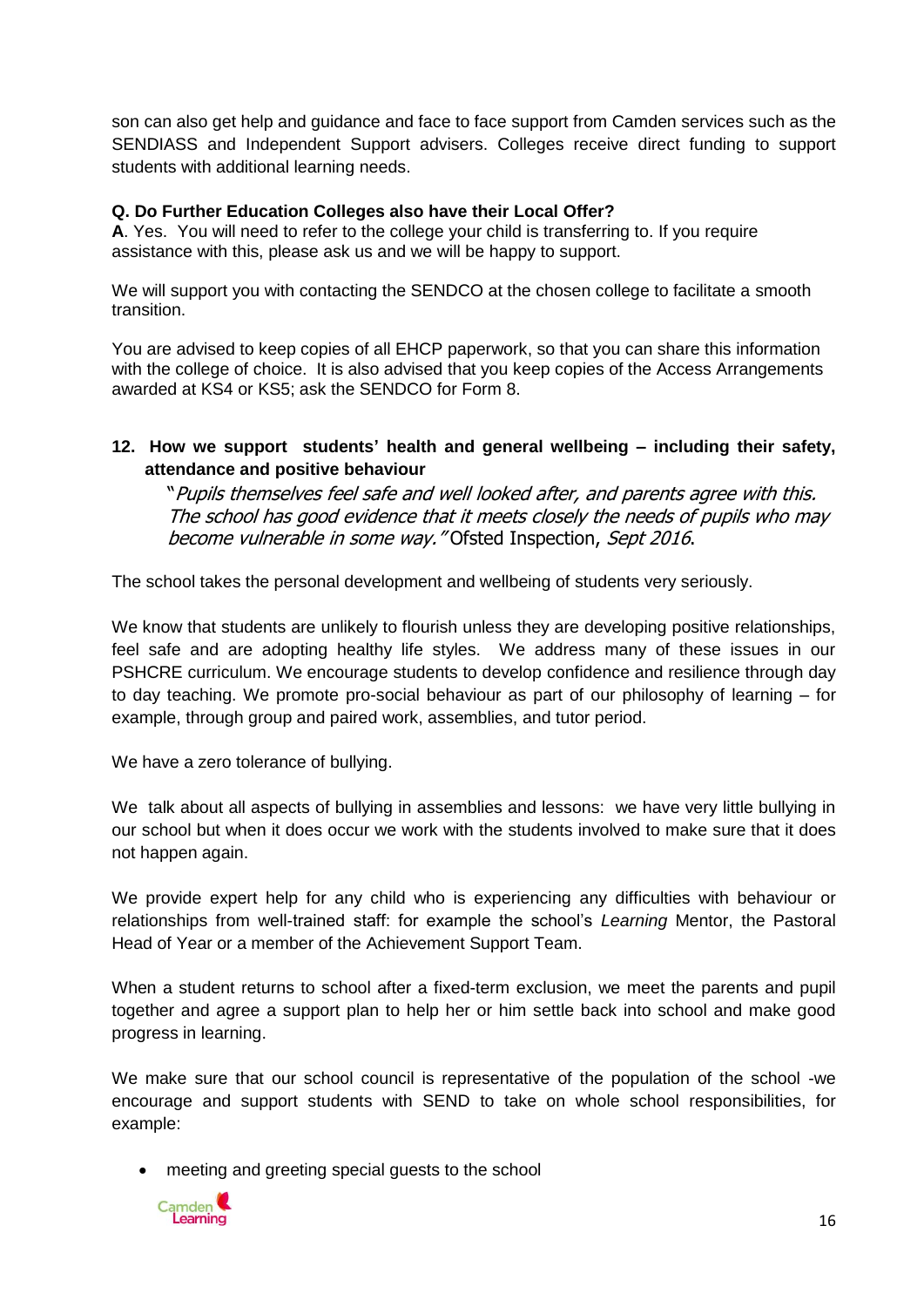- showing round candidates for jobs at the school
- Students with serious medical needs have an Individual Health Care Plan which sets out the medical condition and resulting needs, e.g. medication + treatment; environmental issues
- Support for educational and emotional needs
- Who provides support: their role and training and who needs to be aware
- Arrangements for working with parents/carers
- Long term absence from school
- Support on School trips and journeys
- Emergency procedures
- Being wellbeing champions

We provide specialist support and up to date training for staff on safeguarding, keeping students safe, meeting students' medical needs as well as meeting their mental health and emotional needs.

#### **FREQUENTLY ASKED QUESTIONS – How we support students' health and general wellbeing – including their safety, attendance and positive behaviour**

#### **Q. How can I get hold of these policies?**

**A.** All of our policies are on the school website. You can also get paper copies from the school office. Staff will always take the time to discuss these policies with you.

#### **Q. Who will watch out for my son at break and lunch times to make sure they are safe and well?**

**A.** We have a well-trained team of Monitors, in addition to this we have teachers placed around the school in full view. Senior members of staff are always highly visible at these times and make sure that break times are safe and enjoyable for all students. In addition to the permanent members of staff, we have a highly qualified team of gap year students, known as City Year, who support with wellbeing and safety during movement and transition breaks.

#### **Q. My child has EHCP medical needs and requires support for Personal Care. How does the school organise this?**

**A.** This is the responsibility of the SENDC. Coordination of support will often begin in year 5, to ensure the care plan is adhered to before the child arrives to Hampstead School.

## **HOW WILL WE KNOW IF WE ARE SUCCESSFUL??**

#### **These are the things – the facts and data - we look at to make sure we are meeting the needs of students with Additional Needs**

- A. Their academic standards and good progress
- B. Their behaviour for example, exclusions
- C. Attendance Is it high or average?
- D. Their involvement in activities, visits and clubs
- E. Taking responsibility- are they involved in the school?
- F. Destinations and smooth transitions
- G. Parent views we listen to parent view and where necessary, make improvements for better outcomes

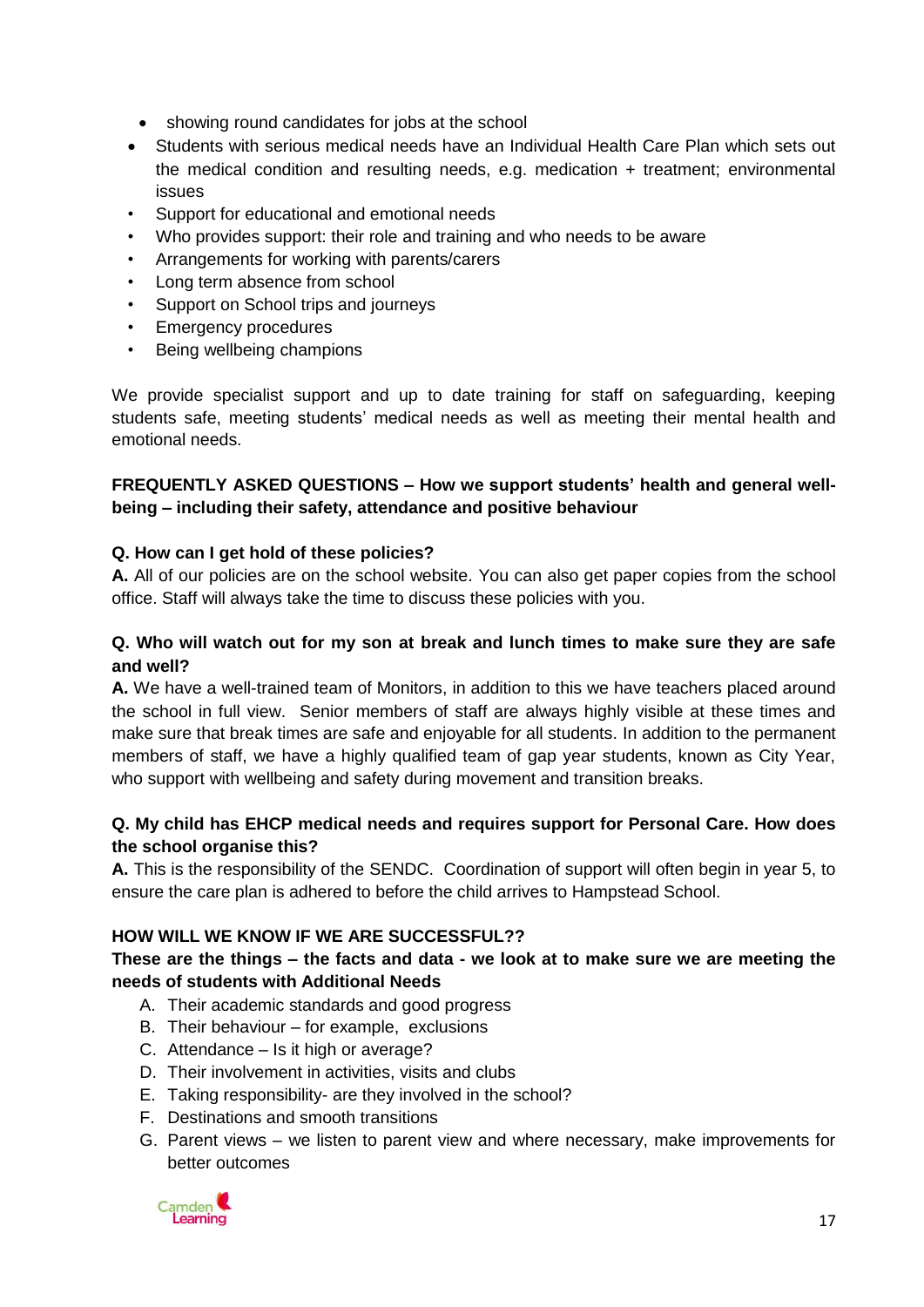- H. Parental complaints We always aim to resolve complaints at the school level
- I. Reviews of student wellbeing

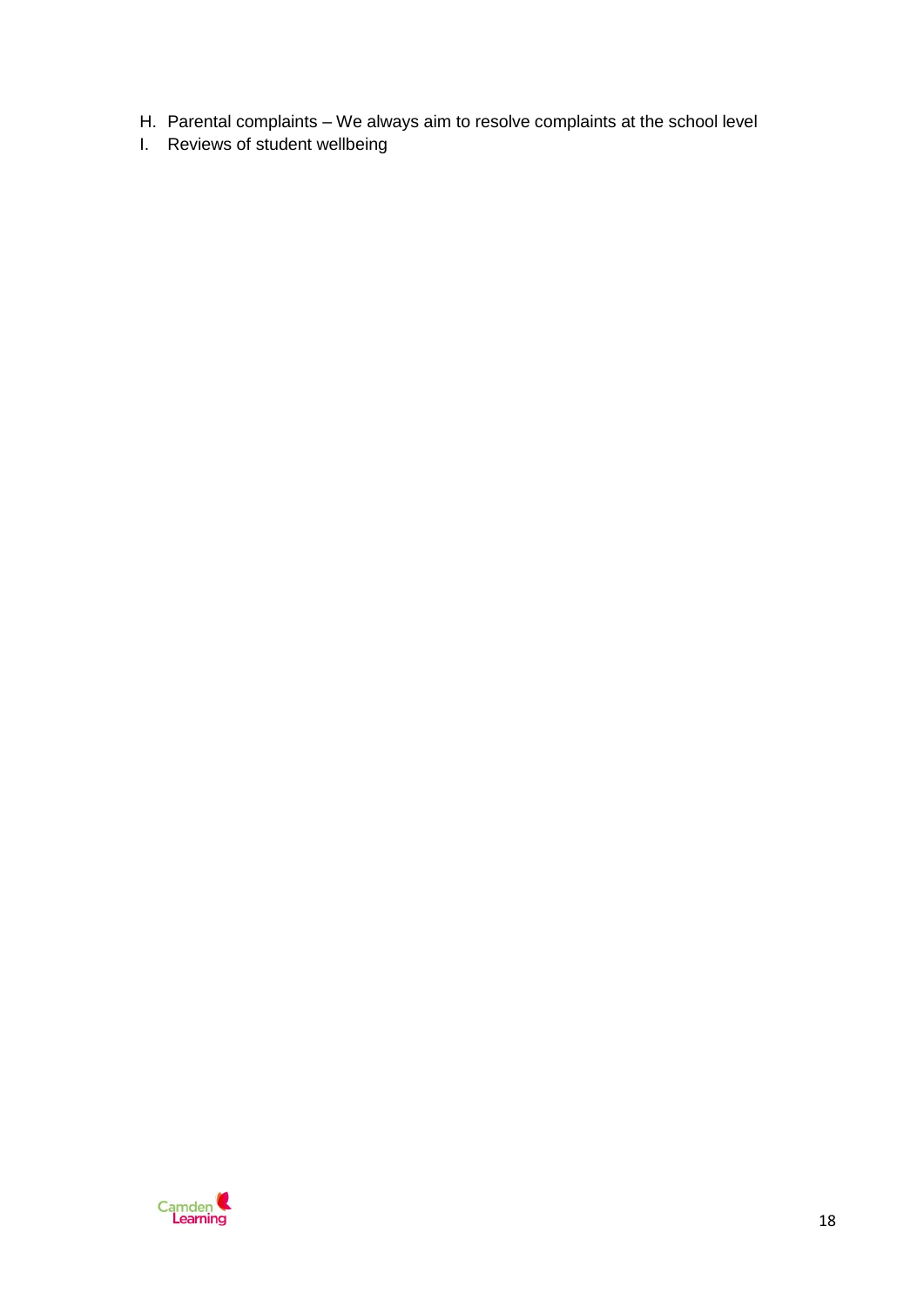# **GLOSSARY – WHAT WORDS AND PHRASES MEAN**

| Word                                                               | What this means                                                                            |
|--------------------------------------------------------------------|--------------------------------------------------------------------------------------------|
| <b>SENDCO</b>                                                      | Special Educational needs and Disability<br>coordinator                                    |
| <b>DESCO</b>                                                       | Disability coordinator - coordinates the support                                           |
|                                                                    | across the school for students with mobility                                               |
|                                                                    | concerns, liaising with multi agencies.                                                    |
|                                                                    | The log contains the names of the students in                                              |
| <b>Additional Needs log</b>                                        | receipt of additional support or identified as being                                       |
|                                                                    | in need of monitoring as a result of their identified                                      |
|                                                                    | need                                                                                       |
|                                                                    | An 'at a glance' way of showing the range of                                               |
| <b>PROVISION MAP</b>                                               | provision a school makes for children with special                                         |
|                                                                    | and other additional needs, through additional                                             |
|                                                                    | staffing/provision.                                                                        |
| How we develop the skills, knowledge and expertise of school<br>2. |                                                                                            |
| <b>Teaching Assistant</b>                                          | A person who supports a student with a learning<br>need in the classroom or outside of the |
|                                                                    | classroom, according to student need.                                                      |
| Learning mentors                                                   | Staff who work with school to help address                                                 |
|                                                                    | barriers to learning.                                                                      |
|                                                                    | Specific Learning Difficulty Diploma                                                       |
| SpLD Diploma                                                       |                                                                                            |
| <b>SEN Teacher</b>                                                 | A qualified teacher with responsibility for ensuring                                       |
|                                                                    | that the needs of students with an EHCP or                                                 |
|                                                                    | identified learning need are being met across the                                          |
|                                                                    | school. This will include training staff on specific                                       |
|                                                                    | SEN issues and supporting with differentiation                                             |
|                                                                    | training.                                                                                  |
| Twilight training sessions                                         | These scheduled training sessions offer staff a                                            |
|                                                                    | way of developing their professional skills to                                             |
|                                                                    | promote the inclusion of all students.                                                     |
| 3.<br>students with SEND                                           | The contribution that specialist services and teams make to the progress and wellbeing of  |
| <b>Educational Psychologists</b>                                   | Work in partnership with the school on the                                                 |
|                                                                    | Assess-plan-do-review process. Support with                                                |
|                                                                    | assessments and EHCP applications. Meet with                                               |
|                                                                    | parents and key workers.                                                                   |
| The Hearing Impaired service                                       | Support the school in making reasonable                                                    |
|                                                                    | adjustments to the learning environment. Loss<br>can be mild to severe. The H.I team train |
|                                                                    | teachers on the needs of specific students.                                                |
|                                                                    | Provide guidance and advice as to the next steps                                           |
| The Visually Impaired service                                      | Support the school in making reasonable                                                    |
|                                                                    | adjustments to the learning environment                                                    |
|                                                                    | Train teachers on the needs of specific students.                                          |
|                                                                    | Provide guidance and advice as to the next steps                                           |
|                                                                    |                                                                                            |
| <b>Occupational Therapists</b>                                     | To help people of all ages to improve their ability                                        |
|                                                                    | to perform tasks in their daily living and working                                         |
|                                                                    | environments. They work with individuals who                                               |
|                                                                    | have conditions that are mentally, physically,                                             |
|                                                                    | developmentally, socially or emotionally<br>disabling.                                     |
| Speech and language therapists                                     | Health care profession, the role and aim of which                                          |
|                                                                    | is to enable children with speech, language and                                            |
|                                                                    | communication difficulties to reach their                                                  |